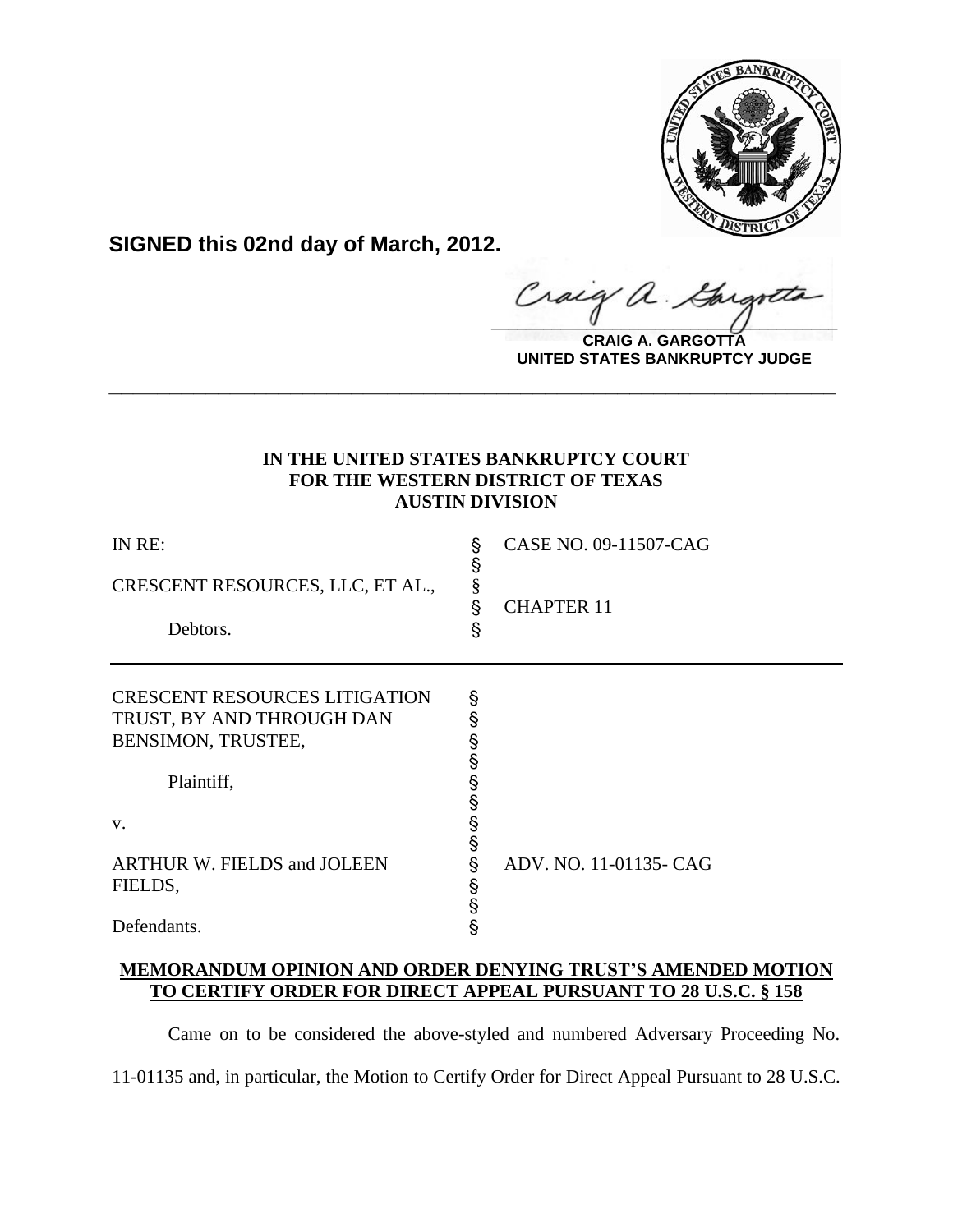§ 158 filed January 3, 2012, on behalf of Plaintiff, Crescent Resources Litigation Trust (docket no. 36), as amended on February 28, 2012 (docket no. 52). For the reasons stated below, the Court finds that the Motion to Certify should be DENIED.

#### **BACKGROUND**

On June 9, 2011, the Crescent Resources Litigation Trust (the "Trust") filed its First Amended Complaint to Avoid and Recover Improper "Bonus" Payments (docket no. 4). On August 10, 2011, Defendants, Arthur W. Fields and Joleen Fields (collectively, "Defendants"), filed a Motion to Dismiss the First Amended Complaint along with a supporting Memorandum of Law (docket nos. 13, 14). On September 23, 2011, the Trust filed its Response to Defendants' Motion to Dismiss (docket no. 22). On October 4, 2011, Defendants filed their Reply Memorandum in Further Support of Motion to Dismiss (docket no. 28). A hearing was held on the Motion to Dismiss on October 21, 2011. After hearing the arguments of counsel, the Court took the matter under advisement.

On November 18, 2011, the Court issued an oral ruling, which is memorialized in an Amended Order Granting in Part and Denying in Part Defendants' Motion to Dismiss First Amended Complaint, dated February 15, 2012 (docket no. 48).<sup>1</sup> The Court held that the Crescent Resources Plan of Reorganization (the "Plan") and related documents preserved the claims made in the First Amended Complaint under 11 U.S.C. §§ 544, 548, and 550 with language which was "specific and unequivocal," but did not adequately preserve the claims made under "state fraudulent transfer law" pursuant to 11 U.S.C.  $\S$  544 (b)(1)<sup>2</sup> (docket no. 48, at 2).

<sup>&</sup>lt;sup>1</sup> The Court entered the Amended Order on February 15, 2012 (docket no. 48) to correct an administrative error in the original Order dated December 20, 2011 (docket no. 34). The Amended Order accurately reflects the Court's November 18, 2011 oral ruling.

 $2$  11 U.S.C. § 544(b)(1) provides, with certain exceptions not relevant here, that "the trustee may avoid any transfer of an interest of the debtor in property or any obligation incurred by the debtor that is voidable under applicable law by a creditor holding an [allowable] unsecured claim."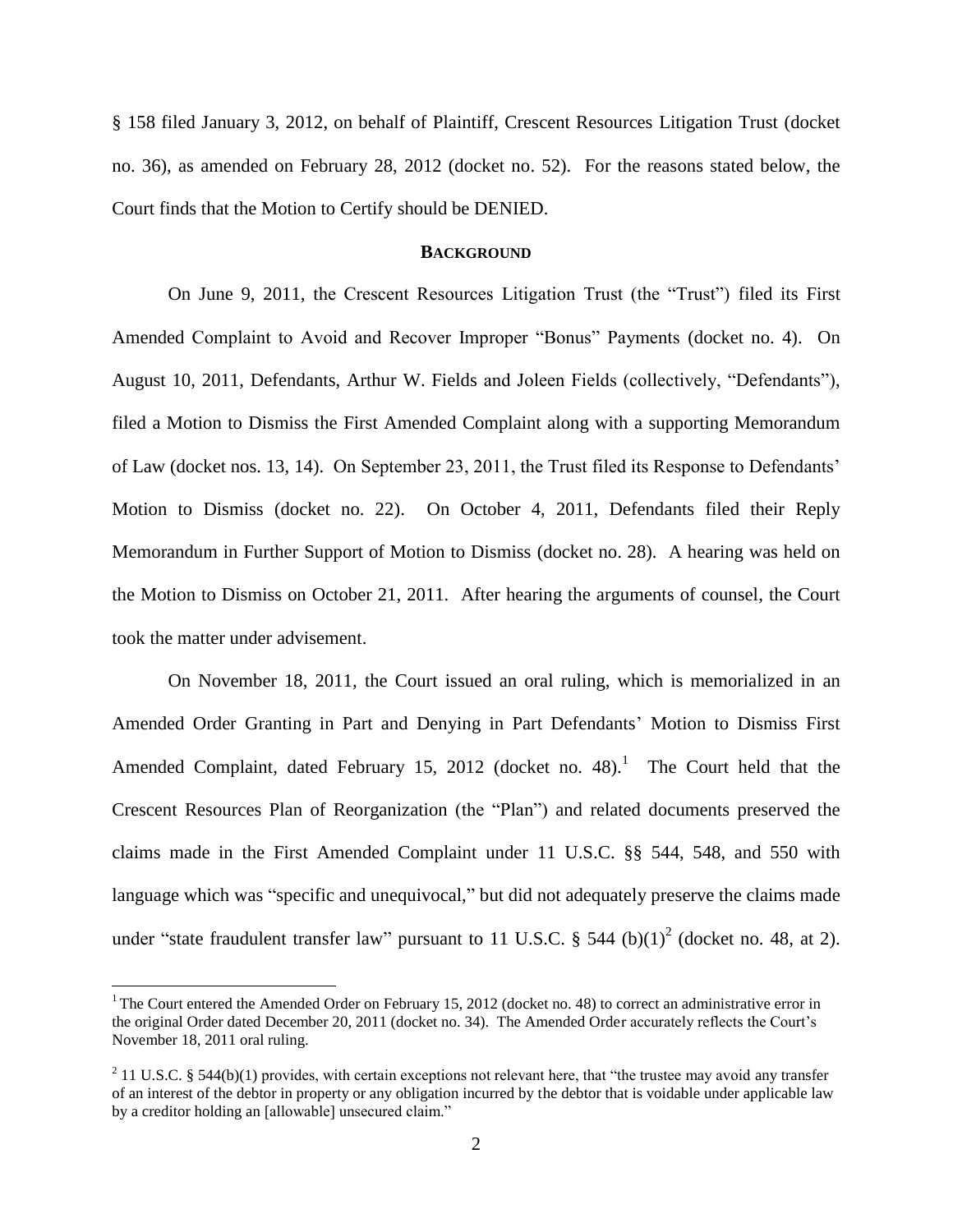The Amended Order thus dismissed with prejudice those counts of the First Amended Complaint (Counts 1, 2, 5, and 6) asserted pursuant to 11 U.S.C. § 544 (b)(1), in accordance with the Court's holding that these claims had not been adequately preserved and, therefore, that the Trust lacked standing to assert them (*id.*).

On January 3, 2012, the Trust filed a Notice of Appeal (docket no. 37), as amended on February 17, 2012 (docket no. 53),<sup>3</sup> with respect to the Court's ruling on the Motion to Dismiss along with a Motion to Certify Order for Direct Appeal Pursuant to 28 U.S.C. § 158 (docket no. 36), as amended on February 28, 2012 (docket no. 52). On January 13, 2012, Defendants filed a Response in opposition to the Trust's Motion to Certify (docket no. 41). After considering the written arguments of counsel, the Court took notice that several related pending adversary proceedings implicate the same § 544(b)(1) standing issue addressed in the Court's ruling from which the Trust seeks an appeal. Additionally, the Court noted that at least one of those related proceedings is pending before the district court. Accordingly, on February 2, 2012, the Court ordered a status hearing to discuss how the Court's ruling on the Motion to Certify the appeal to the Fifth Circuit might materially affect the progress of the related proceedings pending in this Court as well as those pending in the district court (docket no. 45).

After the status hearing, held on February 17, 2012, the Trust met and conferred with Defendants to resolve their objections to the phrasing of the three issues presented for appeal in the Trust's original Motion to Certify (docket no. 36), and were able to reach a consensus on the phrasing of the second and third issues presented (docket no. 52, at 2-3). Accordingly, on February 28, 2012, the Trust filed its Amended Motion to Certify with the following issues

 $3$  The Trust filed an Amended Notice of Appeal (docket no. 53) on February 17, 2012, to correct the administrative error contained in the original Order dated December 20, 2011, as well as a Notice of Correction to Notice of Appeal (docket no. 57) on February 28, 2012, to correct a separate administrative error in the previous Notice.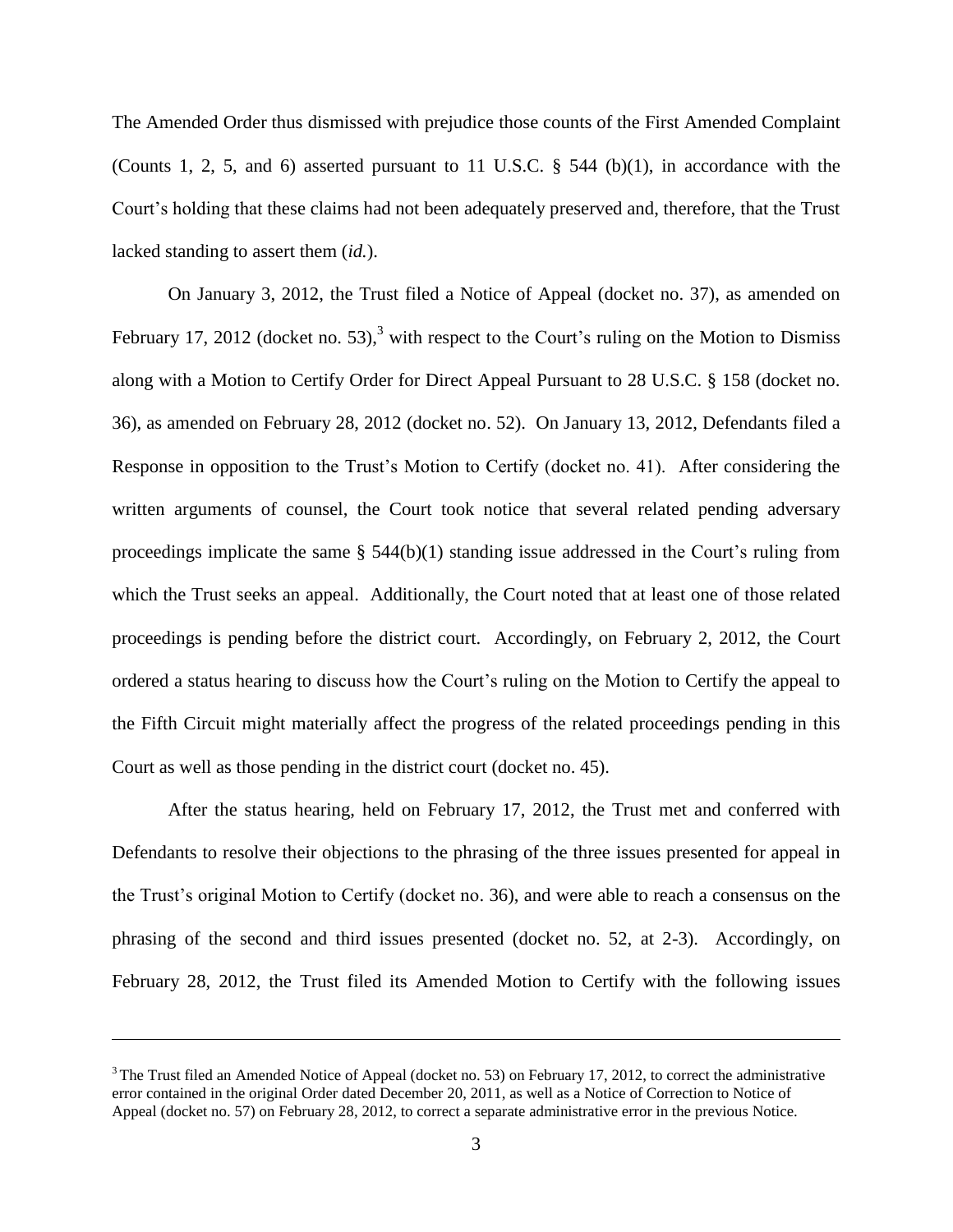presented for certification:

- 1. Whether this Court lacked the authority, under the United States Constitution, as interpreted by *Stern v. Marshall*, 131 S. Ct. 2594 (2011) to enter an order dismissing the Trust's Section 544 claims with prejudice.
- 2. Whether the express retention of Section 544 and 550 causes of action in the Plan are sufficient to retain claims asserted under Section 544 without the additional reservation of "state law fraudulent transfer" claims.
- 3. Whether, if such additional reservations are required to assert a Section 544 claim, those reservations were accomplished as to the Fields Bonus Adversary through Schedule 1.2 of the Plan and/or Section IV.F.7 of the Disclosure Statement.

(*Id.* at 3.)

The parties also reached a consensus to certify the second and third issues as presented in the Amended Motion (the "Standing Issues" or "Issues 2 and 3") and to abate the adversary proceeding pending appeal (*id.* at 7). Defendants maintain their opposition to certification of the first issue (the "*Stern* Issue" or "Issue 1") (*id.*). The Trust's Amended Motion to Certify incorporates these agreements between the parties and includes requests for additional and alternative relief, discussed below.

#### **ANALYSIS**

In its Amended Motion to Certify (docket no. 52), the Trust requests that this Court certify its Amended Order dated February 15, 2012 (docket no. 48), for appeal to the Fifth Circuit pursuant to 28 U.S.C. § 158(d)(2). Alternatively, to the extent that the Court declines to certify any or all of the issues to the Fifth Circuit, the Trust requests that the Court grant leave to file an interlocutory appeal to the district court pursuant to Bankruptcy Rule 8003. In addition, the Trust requests that the Court issue a stay of the Fields Adversary (together with the "Bonus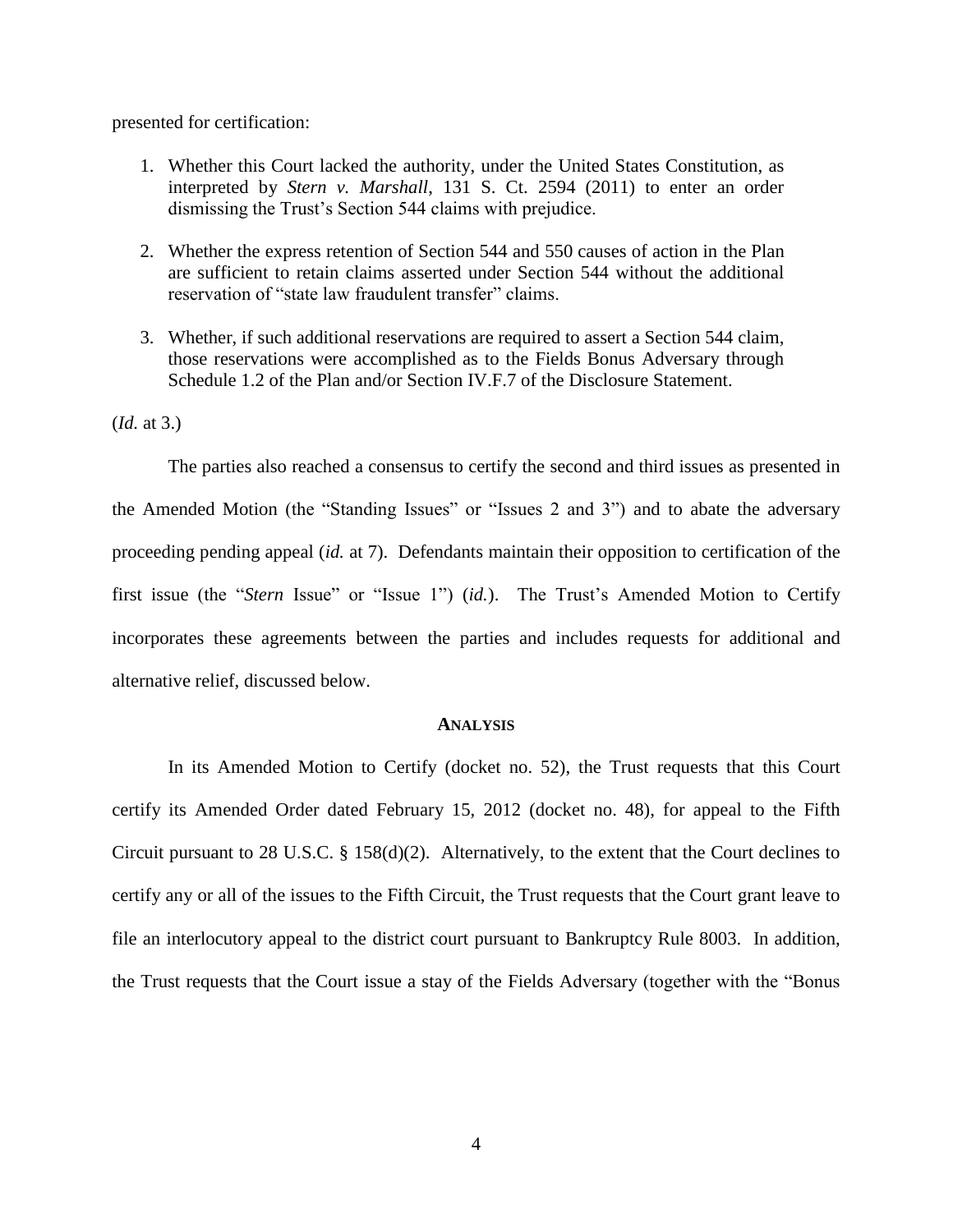Adversaries")<sup>4</sup> pending the resolution of the appeal. The Court will address each of these requests in turn.

## **I. Motion to Certify Direct Appeal to the Fifth Circuit**

"Section  $158(d)(2)$  was enacted as part of the sweeping overhaul of the Bankruptcy Code in 2005 known as the Bankruptcy Abuse Prevention and Consumer Protection Act of 2005 (BAPCPA)." *In re The Heritage Org., LLC*, 2012 WL 478178, at \*1 (Bankr. N.D. Tex. 2012) (citing *Drive Fin. Servs., LP v. Jordan,* 521 F.3d 343 (5th Cir. 2008)). "Its purpose is to provide for direct review by the court of appeals of a bankruptcy court order in a case where the bankruptcy court or district court certifies that [1] there is no controlling Supreme Court or circuit court decision, [2] the case involves a matter of public importance, [3] there are conflicting precedents, or [4] an immediate appeal would materially advance the bankruptcy case." *Id.* (citing 28 U.S.C. § 158(d)(2)(A)).

Under  $\S 158(d)(2)$ , the court of appeals may exercise jurisdiction over an appeal from the bankruptcy court's order if either the bankruptcy court or district court, depending on where the matter is docketed at the time of the appeal,<sup>5</sup> "acting on its own motion or on the request of a party" or "all the appellants and appellees . . . acting jointly," certify that one of these four circumstances exist. 28 U.S.C. § 158(d)(2)(A). Bankruptcy Rule 8001(f)(2) clarifies that there are two procedural mechanisms through which the appellant may obtain certification for direct appeal pursuant to  $$158(d)(2)$ : either by requesting certification from the presiding court, or by filing a joint certification form with the clerk of the court containing the signatures of all

<sup>4</sup> The "Bonus Adversaries" include the following related adversary proceedings: 11-01098, 11-01099, 11-01100, 11-01101 (the "Burr Bonus Adversary"), 11-01102, 11-01103, 11-01104, 11-01105, 11-01107, 11-01108, 11-01109, 11-01110, 11-01112, 11-01114, 11-01115, 11-01116, 11-01118, 11-01119, 11-01120, 11-01122, 11-01123, 11- 01124, 11-01125, 11-01126, 11-01127, 11-01128, 11-01129, 11-01176, 11-01177, 11-01178.

<sup>&</sup>lt;sup>5 "</sup>Before Docketing or Grant of Leave to Appeal. Only a bankruptcy court may make a certification on request or on its own initiative while the matter is pending in the bankruptcy court." FED. R. BANKR. P. 8001(f)(2)(A)(i).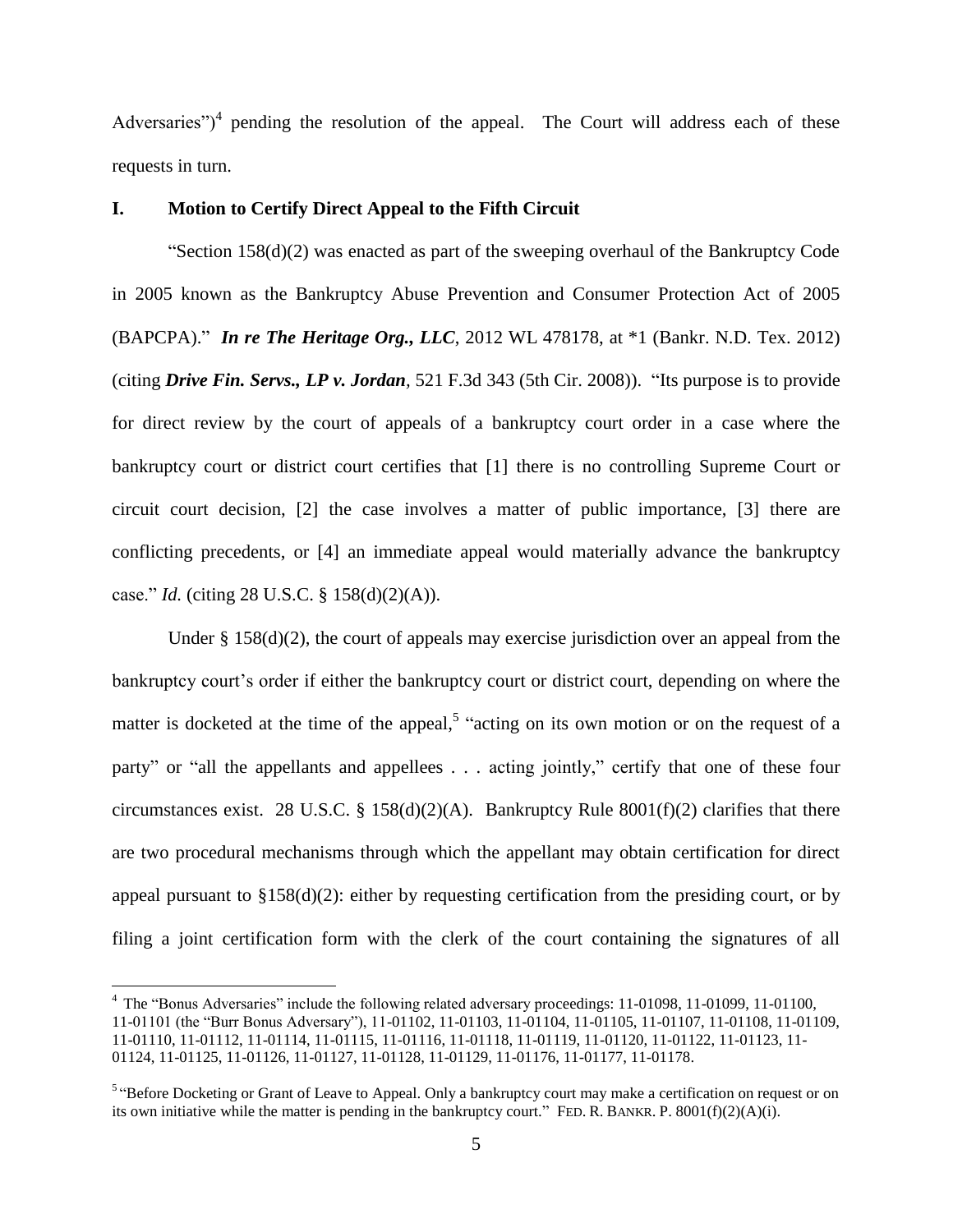appellants and appellees. In order to request certification from the court, the appellant must file a request for certification containing, *inter alia*, "the reasons why the appeal should be allowed and is authorized by statute or rule, including why a circumstance specified in 28 U.S.C.  $$158(d)(2)(A)(i)–(iii) exists.<sup>66</sup> FED. R. BANKR. P. 8001(f)(2)(A), (3)(C). In lieu of obtaining a$ certification from the court, a "certification by all the appellants and appellees, if any, acting jointly may be made by filing the appropriate Official Form with the clerk of the court in which the matter is pending." FED. R. BANKR. P.  $8001(f)(2)(B)$ . "The certification may be accompanied by a short statement of the basis for the certification, which may include the information listed in subdivision (f)(3)(C) of this rule." (*Id.*)

In applying 28 U.S.C.  $\S 158(d)(2)$  and Bankruptcy Rule  $8001(f)(2)$  to this case, the Trust has two procedural mechanisms through which it may seek certification of the Court's Amended Order entered in the Fields Adversary. The Trust may file a motion with this Court requesting certification under Rule 8001(f)(2)(A); or, alternatively, it may file the Official Form (Form 24) jointly with the designated appellees, Mr. and Mrs. Fields, under Rule  $8001(f)(2)(B)$ . The Trust filed an Amended Motion with this Court requesting certification on all three issues presented (docket no. 52).

### **A. Request for Certification of the Standing Issues to the Fifth Circuit**

With respect to the § 544(b) Standing Issues (Issues 2 and 3), the Amended Motion states that "the parties have reached a consensus, and the certification of those issues for direct appeal is proper pursuant to Bankruptcy Rule 8001(f)(2)(B)." (*Id.*) By "the parties," the Trust refers to the Defendants and only designated appellees in this case, Mr. and Mrs. Fields. According to the

 $6$  Bankruptcy Rule 8001(f)(3)(C) states: "A request for certification shall include the following: (i) the facts necessary to understand the question presented; (ii) the question itself; (iii) the relief sought; (iv) the reasons why the appeal should be allowed and is authorized by statute or rule, including why a circumstance specified in 28 U.S.C.  $§158(d)(2)(A)(i)–(iii)$  exists; and (v) an attached copy of the judgment, order, or decree complained of and any related opinion or memorandum."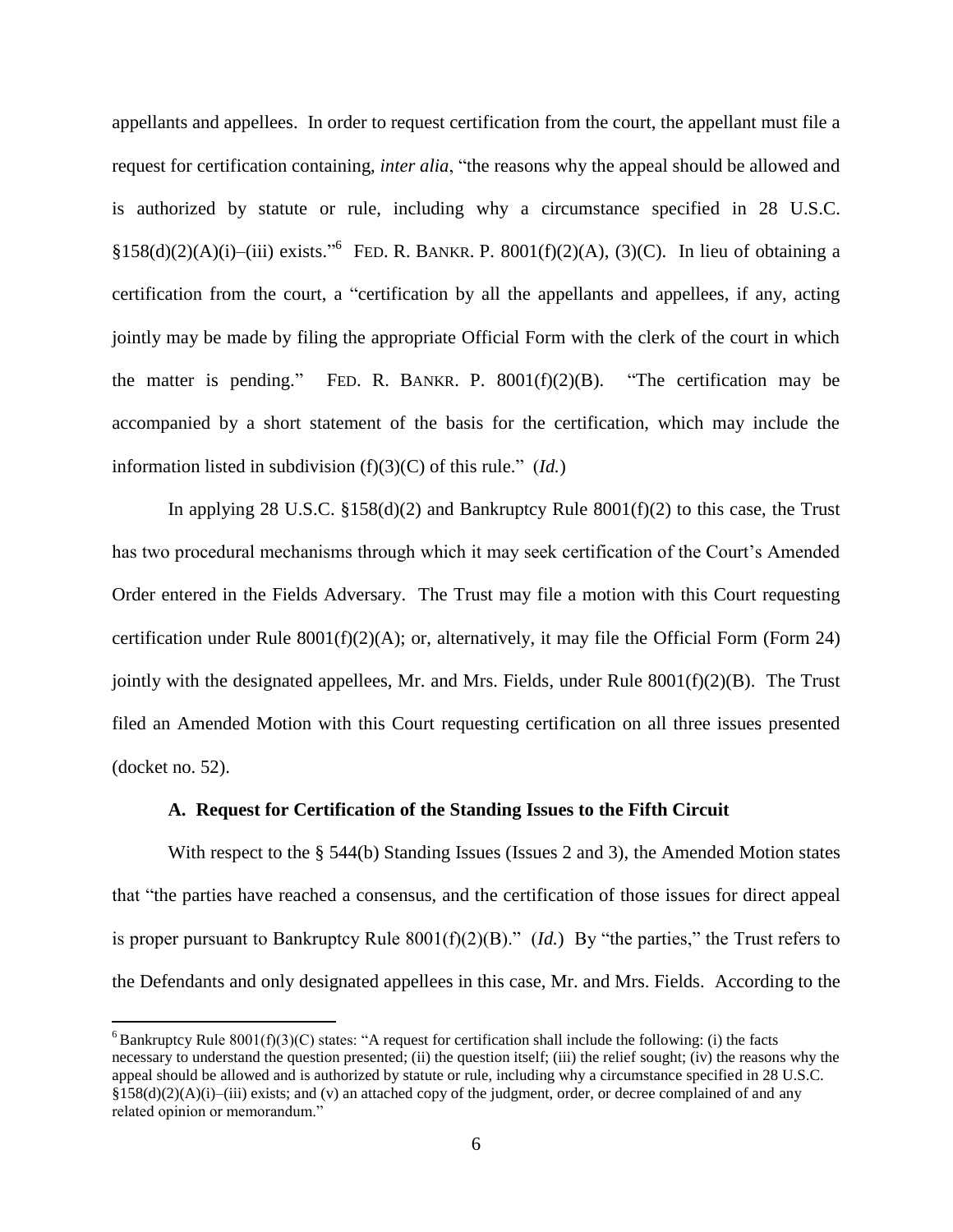Bankruptcy Rules, if the Trust seeks certification of Issues 2 and 3 on the basis of a consensus among all of the parties, it must do so by jointly filing the appropriate Official Form pursuant to the procedure set forth under Rule  $8001(f)(2)(B)$ . Accordingly, the Court finds that the Trust's request for the Court to certify Issues 2 and 3 for direct appeal based on the consensus of the parties does not comply with the procedure set forth in Rule  $8001(f)(2)(B)$  and should, therefore, be DENIED without prejudice to jointly filing the Official Form 24 with the Clerk of the Court.

## **B. Request for Certification of the** *Stern* **Issue to the Fifth Circuit**

With respect to the *Stern* Issue (Issue 1), the Trust "acknowledges the objection to certification by the Defendants and is sensitive to this Court's statements regarding its inclination to deny certification on this issue at the February 17th Status Conference." (Docket no. 53, at 3). Nevertheless, the Trust renews its request for the Court to grant certification on this issue. As such, the Court will consider the Trust's request, pursuant to Bankruptcy Rule  $8001(f)(2)(A)$ .

According to its Amended Motion, "the Trust believes that the Bankruptcy Court's conversion of the section 544 cause of action to a state law fraudulent transfer action – the basis of its ruling to dismiss Counts 1, 2, 5 and 6 – places this case squarely within the category of state law proceedings that Justice Roberts concluded was solely within the purview of Article III Courts." (Docket no. 52, at 3-4.) Based on its belief that *Stern* is implicated in the Court's ruling, the Trust argues that the *Stern* Issue should be certified because (1) there is no controlling Supreme Court or circuit court decision and (2) the case involves a matter of public importance (*id.* at 3-5). *See* 28 U.S.C. § 158(d)(2)(A)(i). The Trust asserts that "neither *Stern v. Marshall* itself, nor any Fifth Circuit panel, has yet determined whether this Court or any other bankruptcy court, after *Stern*, is constitutionally empowered to dismiss, with prejudice, claims brought pursuant to Section 544 of the Bankruptcy Code" and that "guidance on all of the issues raised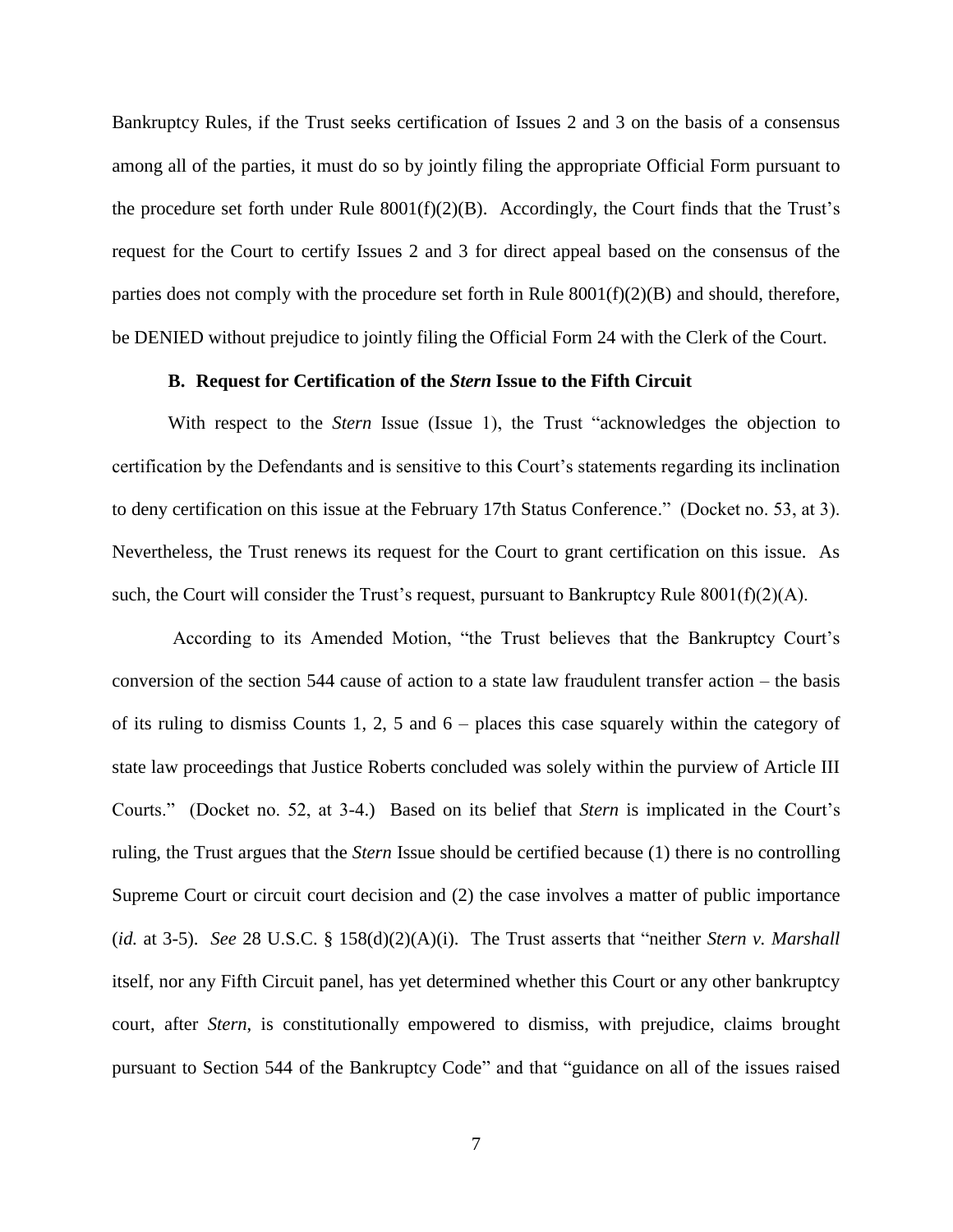by the *Stern v. Marshall* opinion in the context of a 544 action would be extremely valuable to the courts, parties and practitioners of the Fifth Circuit." (*Id.* at 4-5.) Defendants, in their Response, object to certification of the *Stern* Issue "because (a) it was not raised by the Plaintiff in connection with the motion to dismiss or the entry of the Order; (b) it is directly contrary to the Plaintiff's actions to date; and (c) the *Stern* Issue does not apply, as a matter of law, to this Court's interlocutory ruling on a motion to dismiss." (Docket no. 41, at 2-3.)

First, the Court disagrees with the Trust that this case is "squarely within the category of state law proceedings" implicated by the Supreme Court's ruling in *Stern v. Marshall*. "*Stern* considered a very different issue, specifically, whether a bankruptcy court could issue a final order regarding a state-law counter-claim based on allegations of tortious interference with an inheritance." *Mahanna v. Bynum*, 2011 WL 5974366, at \*4 (W.D. Tex. 2011) (citing *Stern v. Marshall*, 131 S. Ct. 2594, 2604 (2011)). The *Stern* Court "held § 157(b)(2)(C) was unconstitutional to the extent it swept counterclaims not arising in or under Title 11 into the category of 'core' proceedings." *Id*. (citing *Stern*, 131 S. Ct. at 2620 ("We conclude today that Congress, in one isolated respect, exceeded that limitation in the Bankruptcy Act of 1984.")). By contrast, this Court dismissed certain counts of the Trust's Amended Complaint that were asserted pursuant to Title 11, specifically under 11 U.S.C. § 544(b)(1), for lack of standing. The Court's ruling was based on its review of the preservation language in the Debtor's Plan of Reorganization and related bankruptcy filings. The Court fails to see how this case falls within the scope of *Stern*. Moreover, the Trust requests an interlocutory appeal of the Amended Order, in effect representing that the Order was not a "final order" that would be implicated by *Stern*.

Second, even if *Stern* were somehow implicated, the Court's ruling on standing did not involve a determination of the Court's authority under *Stern*, nor did the Trust suggest that the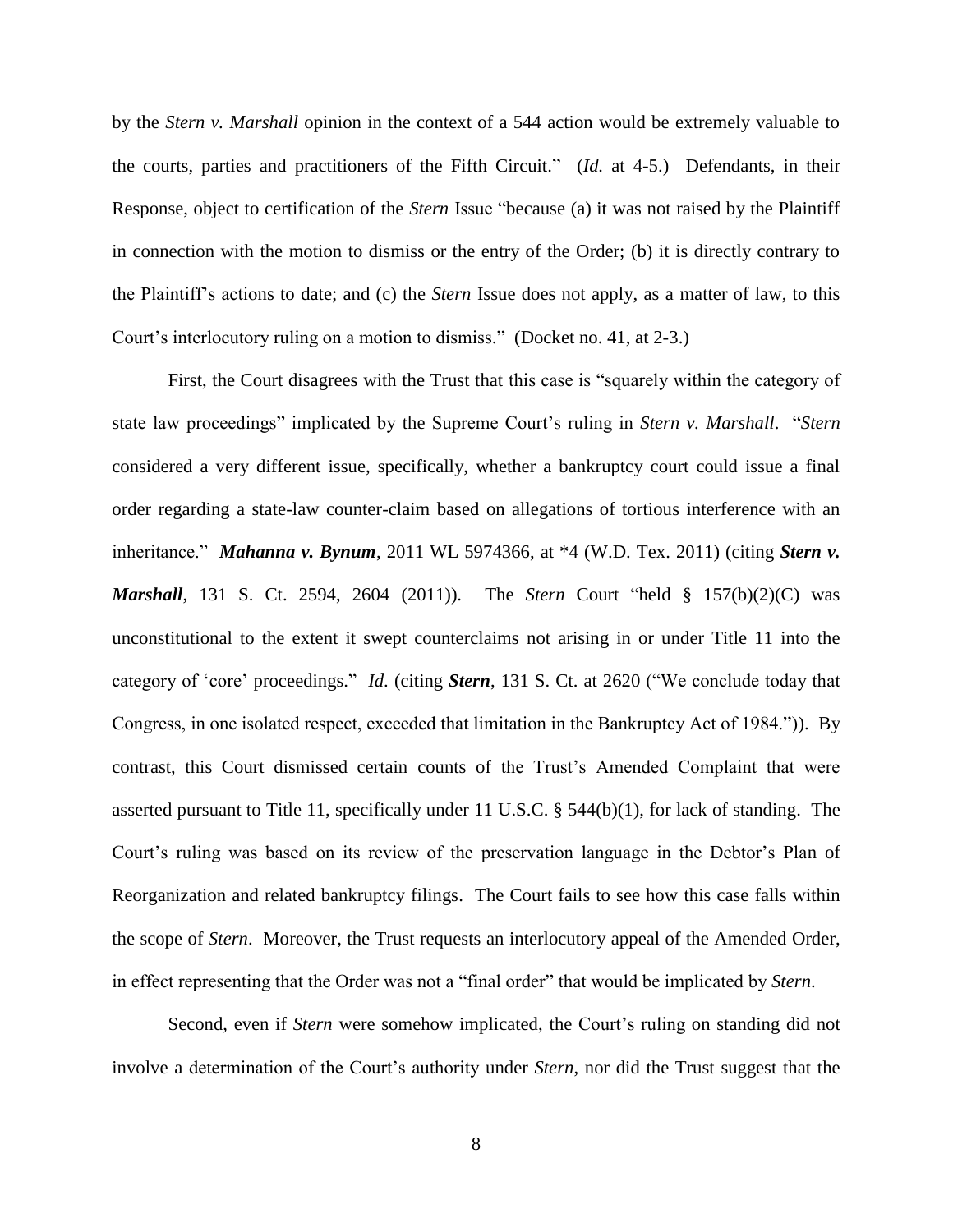Court lacked such authority at any time throughout the history of this adversary proceeding prior to filing its Motion to Certify. The issue presented of whether the Court had the authority under *Stern* is, therefore, not appropriate for certification of direct appeal. *See Faulkner v. Kornman*, 2012 WL 293230, at \*4 (Bankr. S.D. Tex. 2012) (finding that questions of whether the court had subject matter jurisdiction to enforce a final judgment were "not appropriate for certification because the Contempt Order did not involve a determination of subject matter jurisdiction"). The Trust may not raise an issue on appeal that was never decided by this Court or previously raised by any of the parties.

In particular, given that the Court's ruling did not involve *Stern*, the Trust's argument that there is "no controlling law" applying *Stern* to the facts presented before the Court is misplaced. Moreover, even if the *Stern* question were an appropriate issue presented on appeal, the Trust's conclusory statement that "guidance on all of the issues raised by the *Stern v. Marshall* opinion in the context of a 544 action would be extremely valuable to the courts, parties and practitioners of the Fifth Circuit" is insufficient to demonstrate that certification of direct appeal is appropriate under the "public importance" factor. *See Faulkner*, 2012 WL 293230, at \*4 (rejecting appellant's argument under  $\S$  158(d)(2)(A)(i) that "the appeal presents a question of importance to the public because it involves a consideration of issues that are fundamental to defining the scope of a bankruptcy court's jurisdiction," finding the "conclusory statement" insufficient to meet "the burden of demonstrating how his appeal involves a matter of such public importance that it should be certified").

Accordingly, for the reasons stated above, the Court finds that the Trust's request for the Court to certify Issue 1 for direct appeal should be DENIED.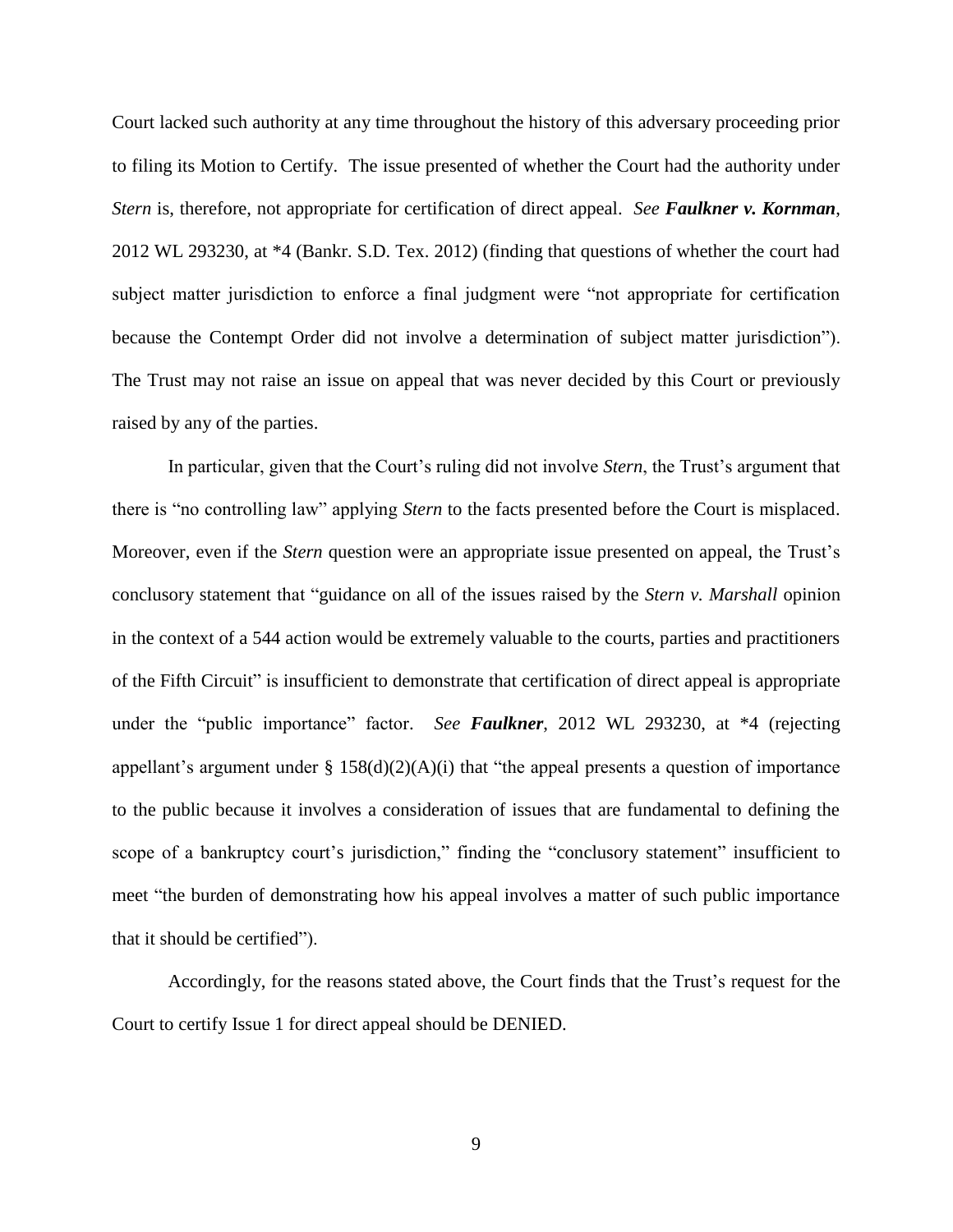#### **II. Alternative Request for Leave to File Interlocutory Appeal to the District Court**

The Trust requests that "to the extent that the Court declines to certify any or all of the issues to the Fifth Circuit . . . the Court grant leave to file an interlocutory appeal, under Bankruptcy Rule 8003, to the District Court." (Docket no. 52, at 5.) Given that the Court expects the parties to file the appropriate Official Form to jointly certify Issues 2 and 3 to the Fifth Circuit, the Court need only address the Trust's request for leave to file interlocutory appeal with respect to the *Stern* Issue (Issue 1).

As stated above, the Court fails to see how its ruling on standing under 11 U.S.C. § 544(b) falls within the scope of *Stern*. Moreover, given that the content of the Court's ruling on standing did not involve a determination of the Court's authority *Stern*, the issue presented of whether the Court had such authority is, therefore, not an appropriate issue for appeal, interlocutory or otherwise.

Furthermore, even if the *Stern* Issue were appropriate for appeal, the Trust has not met the procedural requirements for filing a motion for leave to appeal under Rule 8003, which states:

A motion for leave to appeal under 28 U.S.C. §158(a) shall contain: (1) a statement of the facts necessary to an understanding of the questions to be presented by the appeal; (2) a statement of those questions and of the relief sought; (3) a statement of the reasons why an appeal should be granted; and (4) a copy of the judgment, order, or decree complained of and of any opinion or memorandum relating thereto.

FED. R. BANK. P. 8003(a).<sup>7</sup> The Trust's request for leave to file an interlocutory appeal is contained within one sentence of its Amended Motion to Certify (docket no. 52, at 5). The request simply cites to Bankruptcy Rule 8003. It does not contain any of the four items required

<sup>7</sup> *See also* Bankruptcy Rule 8001(b) ("An appeal from an interlocutory judgment, order, or decree of a bankruptcy judge as permitted by 28 U.S.C. §158(a)(3) shall be taken by filing a notice of appeal, as prescribed in subdivision (a) of this rule, accompanied by a motion for leave to appeal prepared in accordance with Rule 8003 and with proof of service in accordance with Rule 8008.").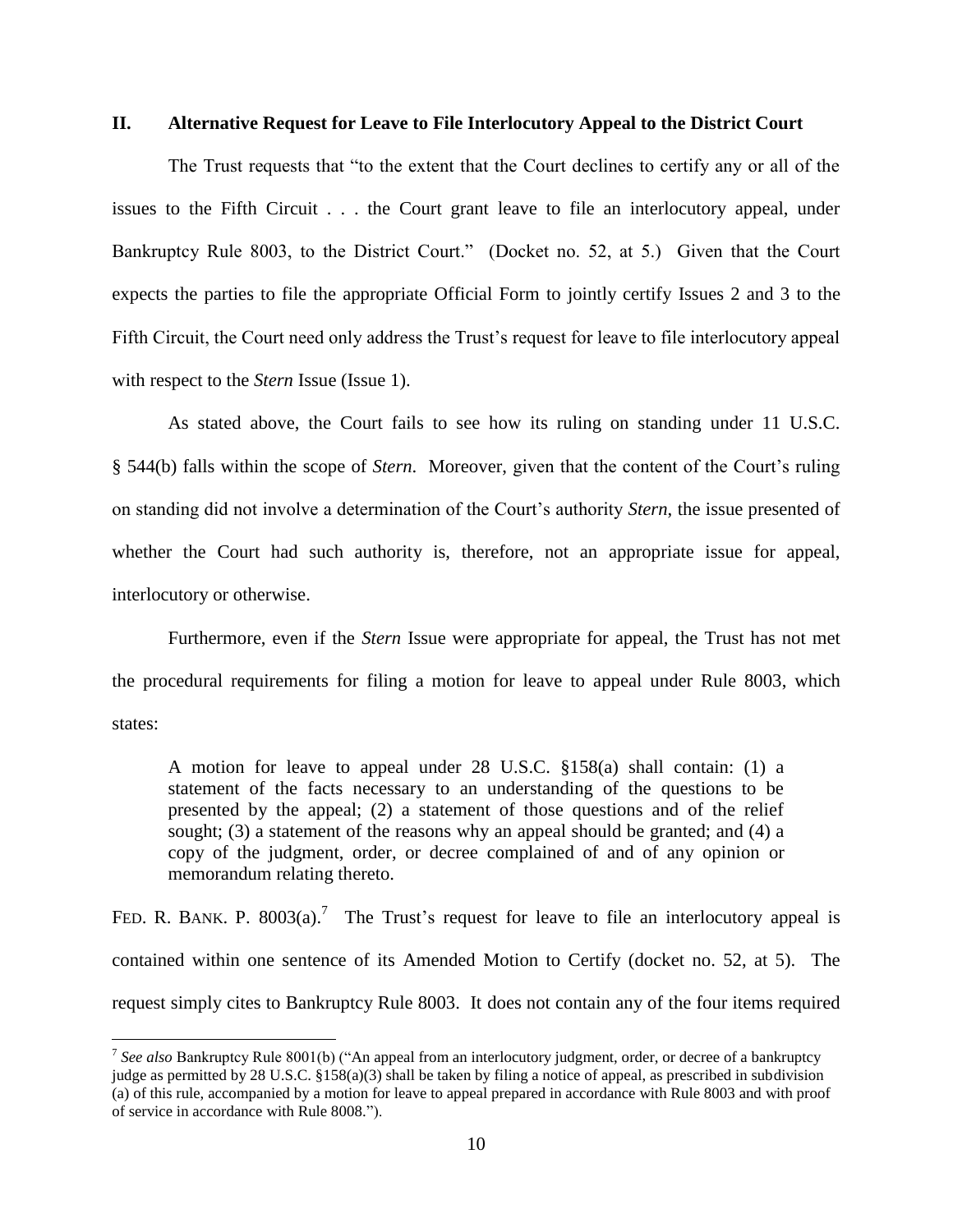under Rule 8003(a), nor can these items, other than a statement of questions presented and an attached copy of the order complained of, be found elsewhere in the Amended Motion to Certify. Even if the Court were to incorporate the items included in the Trust's original Motion to Certify (docket no. 36), which did not include a request for interlocutory appeal, the Trust at no point provides a statement of the reasons why the Court should grant an interlocutory appeal to the district court, as required under the Rule. Without more, the Court declines to grant the Trust's request.

The Court also notes that the Trust has already filed a Notice of Appeal (docket nos. 37, 53, 57). The appeal will, therefore, be transmitted automatically to the district court once the Trust's Motion to Certify is denied. Furthermore, as stated in Rule 8003(c), "[i]f a required motion for leave to appeal is not filed, but a notice of appeal is timely filed, the district court . . . may grant leave to appeal or direct that a motion for leave to appeal be filed." Thus, even if the Trust had filed a proper motion for leave to file an interlocutory appeal, the Court sees no need to grant such a motion at this time.

Accordingly, the Court finds that the Trust's request for leave to file an interlocutory appeal to the district court should be DENIED.

### **III. Request for Stay of Fields Adversary and "Bonus Adversaries"**

As indicated in the Certificate of Conference attached to the Trust's Amended Motion to Certify, the parties have agreed to "the abatement of the adversary proceeding pending appeal." (Docket no. 52 at 7). In the Amended Motion, the Trust requests that the Court "stay" the Fields Adversary as well as the Bonus Adversaries "pending the resolution of the proposed interlocutory appeal," stating that "Section  $158(d)(2)(D)$  empowers this Court to stay its proceedings pending such an appeal." (*Id.*)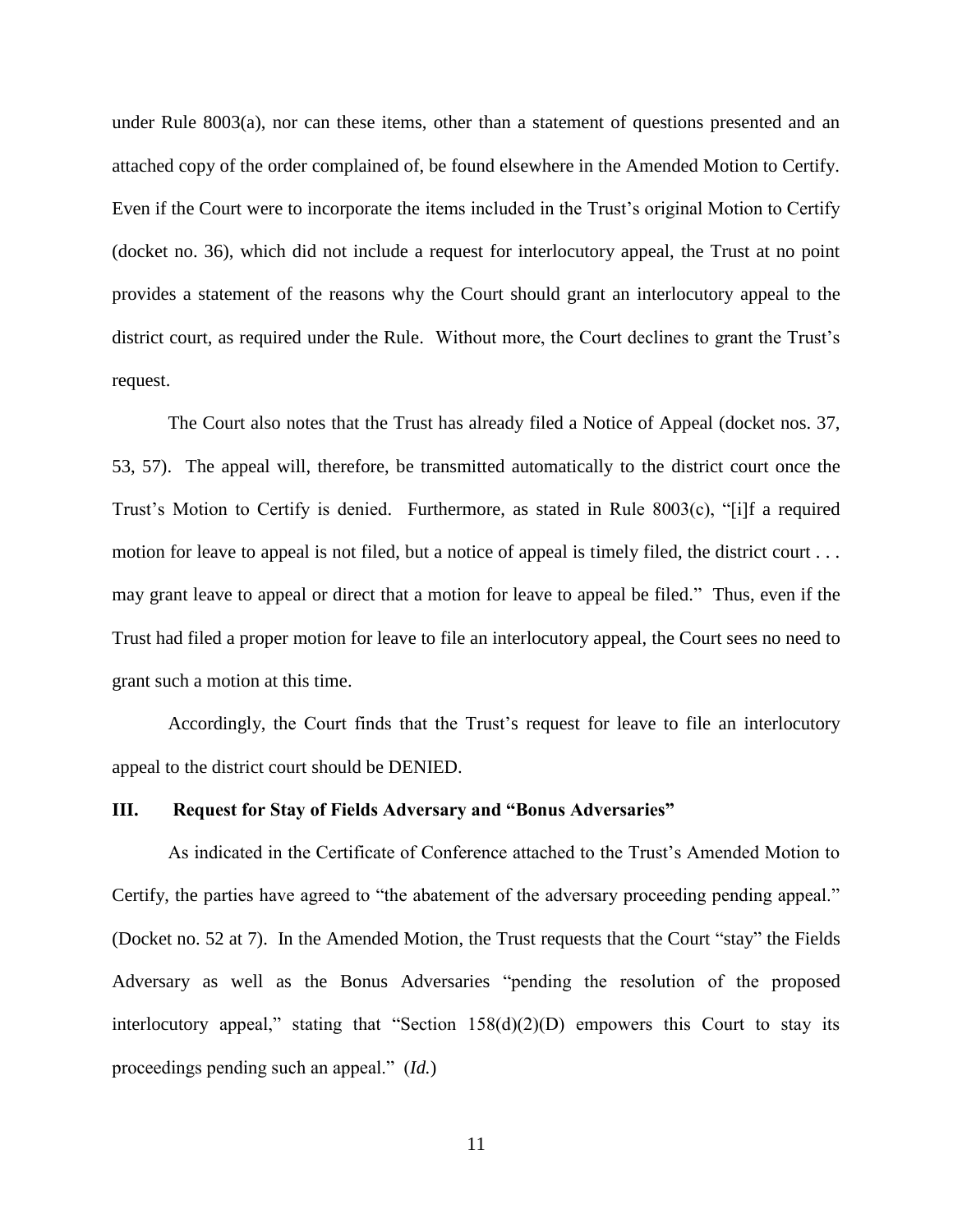Section  $158(d)(2)(D)$  clarifies that the bankruptcy or district court's certification of an order for direct appeal to the court of appeals does not automatically stay the proceeding in the court from which the appeal is taken.<sup>8</sup> It does not govern a stay pending interlocutory appeal to the district court. Given that the Court finds that the Trust's Motion to Certify the *Stern* Issue to the Fifth Circuit should be denied, leaving only the option to appeal to the district court, § 158(d)(2)(D) is inapplicable. In any event, according to the Certificate of Conference, the parties agreed to an "abatement" of the proceedings, not a "stay." The Court sees no reason why a consensual abatement of the Fields and Bonus Adversaries should not be granted pending appeal.

Accordingly, the Court finds that the Trust's request for a stay of the Fields and Bonus Adversaries pending interlocutory appeal under  $\S$  158(d)(2)(D) should be DENIED. To the extent, however, that the parties request an abatement of these adversaries pending appeal, pursuant to their agreement in the Certificate of Conference, the Court finds that such a request should be GRANTED.

#### **CONCLUSION**

IT IS, THEREFORE, ORDERED that the Trust's Amended Motion to certify the *Stern* Issue (Issue 1), for direct appeal to the Fifth Circuit pursuant to 28 U.S.C.  $\S$  158(d)(2)(A) is DENIED as the *Stern* Issue is inappropriate for certification; and it is further

ORDERED that the Trust's Amended Motion to certify the Standing Issues (Issues 2 and 3) for direct appeal to the Fifth Circuit pursuant to  $\S$  158(d)(2)(A) by consent of the parties is DENIED without prejudice to jointly filing the appropriate Official Form 24 with the Clerk of

<sup>&</sup>lt;sup>8</sup> See 28 U.S.C. § 158(d)(2)(D) ("An appeal under this paragraph does not stay any proceeding of the bankruptcy court, the district court, or the bankruptcy appellate panel from which the appeal is taken, unless the respective bankruptcy court, district court, or bankruptcy appellate panel, or the court of appeals in which the appeal is pending, issues a stay of such proceeding pending the appeal.")